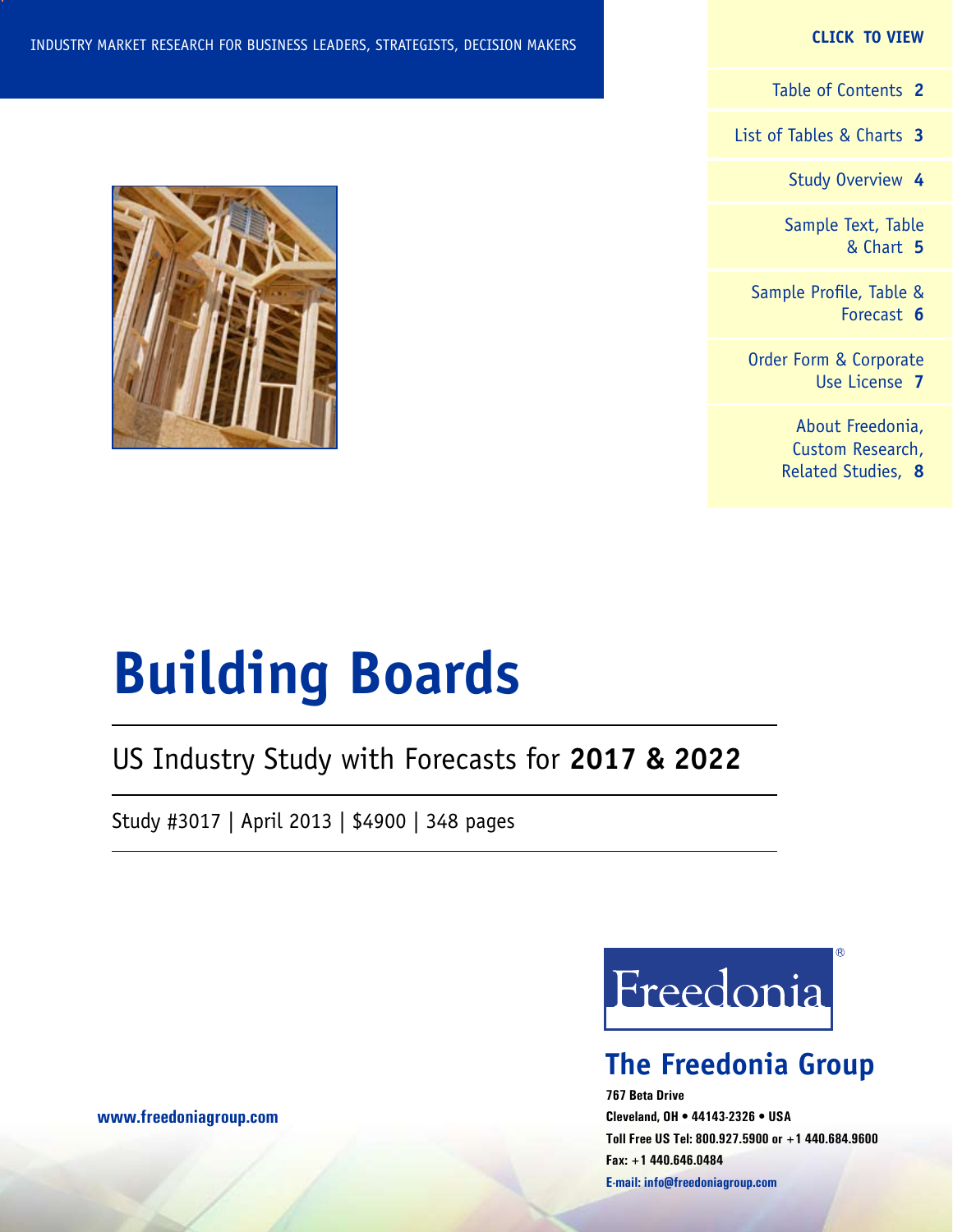<span id="page-1-0"></span>Study #3017 April 2013 \$4900 348 Pages

## **Building Boards**

US Industry Study with Forecasts for *2017 & 2022*

## **Table of Contents**

## Executive Summary

### Market EnvironmenT

| Macroeconomic Environment 5           |  |
|---------------------------------------|--|
| Consumer Income & Spending 9          |  |
| Personal Income & Expenditures  9     |  |
|                                       |  |
|                                       |  |
|                                       |  |
|                                       |  |
| Building Construction Trends 20       |  |
| Residential Construction 22           |  |
|                                       |  |
|                                       |  |
| Improvements & Repairs34              |  |
| Nonresidential Construction36         |  |
| Nonresidential Construction Outlook36 |  |
| Nonresidential Building Stock39       |  |
|                                       |  |
| Historical Market Trends44            |  |
|                                       |  |
| Regulatory Environment52              |  |
| Timber Harvesting Restrictions 52     |  |
| Emissions Regulations 54              |  |
|                                       |  |
| World Building Board Overview57       |  |
|                                       |  |
|                                       |  |
|                                       |  |

## **OVERVIEW**

### STRUCTURAL BOARDS

| Softwood Plywood Supply & Demand90 |  |
|------------------------------------|--|
|                                    |  |
| Softwood Plywood Capacity 95       |  |

### NONSTRUCTURAL BOARDS

| Particleboard Supply & Demand 103 |  |
|-----------------------------------|--|
| Particleboard Markets  105        |  |
| Particleboard Capacity 109        |  |

| Medium Density Fiberboard 110        |  |
|--------------------------------------|--|
| MDF Supply & Demand 113              |  |
|                                      |  |
|                                      |  |
|                                      |  |
| Hardwood Plywood Supply & Demand 121 |  |
| Hardwood Plywood Markets  122        |  |
| Hardwood Plywood Capacity  126       |  |
|                                      |  |
| Hardboard Supply & Demand  129       |  |
| Hardboard Markets  130               |  |
| Hardboard Capacity 133               |  |
|                                      |  |
| Insulation Board Supply & Demand 135 |  |
| Insulation Board Markets  136        |  |
| Insulation Board Capacity 140        |  |
|                                      |  |
| Other Fiberboard Supply & Demand 142 |  |
| Other Fiberboard Markets  143        |  |
| Other Fiberboard Capacity  145       |  |
|                                      |  |

### **MARKETS**

| Construction Markets by Application  148 |  |
|------------------------------------------|--|
|                                          |  |
|                                          |  |
|                                          |  |
|                                          |  |
|                                          |  |
|                                          |  |
|                                          |  |
|                                          |  |
| Other Construction Applications 176      |  |
| Construction Markets by End Use  178     |  |
|                                          |  |
| Conventional Housing  182                |  |
| Manufactured Housing  182                |  |
| New Construction  183                    |  |
| Improvement & Repair  184                |  |
|                                          |  |
| Office & Commercial 186                  |  |
|                                          |  |
|                                          |  |
| Other Nonresidential                     |  |
| Building Construction  187               |  |
| New Construction  188                    |  |
| Improvement & Repair 188                 |  |
| Manufacturing Markets 189                |  |
| Furniture & Fixtures  191                |  |
| Transportation Equipment  197            |  |
| Engineered Wood Products  199            |  |
| Material Handling Equipment 202          |  |
| Other Manufacturing  205                 |  |
|                                          |  |

### REGIONS

| Regional Demographic & Economic Trends 209 |  |
|--------------------------------------------|--|
| Population Patterns  210                   |  |
|                                            |  |
|                                            |  |

| Regional Demand for Building |  |
|------------------------------|--|
|                              |  |
|                              |  |
|                              |  |
| Middle Atlantic  228         |  |
|                              |  |
| East North Central  233      |  |
| West North Central  234      |  |
|                              |  |
| South Atlantic  238          |  |
| East South Central 240       |  |
| West South Central  241      |  |
|                              |  |
|                              |  |
|                              |  |
|                              |  |

Freedonia

## INDUSTRY STRUCTURE

| Vertical & Horizontal Integration 259 |  |
|---------------------------------------|--|
| Product Development 261               |  |
|                                       |  |
|                                       |  |
|                                       |  |
| Mergers & Acquisitions 269            |  |
| Cooperative Agreements 272            |  |
|                                       |  |

## Company Profiles

| Blue Ridge Fiberboard 279          |  |
|------------------------------------|--|
|                                    |  |
|                                    |  |
| Celulosa Arauco y Constitución 285 |  |
|                                    |  |
| Columbia Forest Products  292      |  |
|                                    |  |
| Hoover Treated Wood Products  299  |  |
| Huber (JM) Corporation  301        |  |
| Hunt Forest Products  304          |  |
|                                    |  |
|                                    |  |
| Louisiana-Pacific Corporation  314 |  |
| Martin (Roy O.) Lumber 318         |  |
| Norbord Incorporated  321          |  |
|                                    |  |
| Potlatch Corporation  326          |  |
|                                    |  |
| Roseburg Forest Products  330      |  |
|                                    |  |
|                                    |  |
|                                    |  |
|                                    |  |
|                                    |  |
|                                    |  |
| Weyerhaeuser Company 346           |  |

## **Page 2 [Order now, click here!](#page-6-0)**

## [Click here to purchase online](http://www.freedoniagroup.com/DocumentDetails.aspx?Referrerid=FM-Bro&StudyID=3017)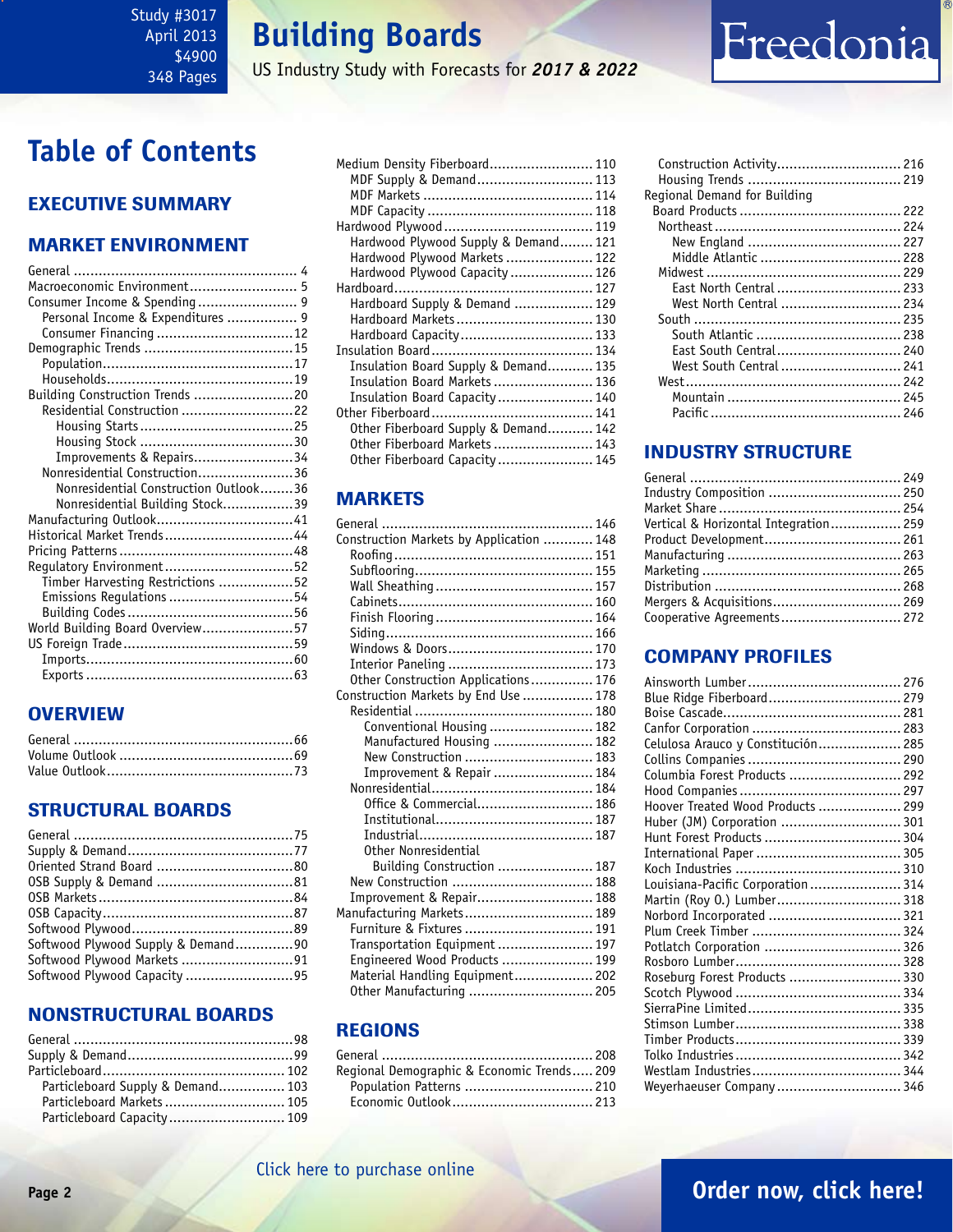<span id="page-2-0"></span>Study #3017 April 2013 \$4900 348 Pages

**Building Boards**

US Industry Study with Forecasts for *2017 & 2022*

## **List of Tables/Charts**

### Executive Summary

### Market EnvironmenT

| 1 | Macroeconomic Indicators  8             |
|---|-----------------------------------------|
|   | 2 Personal Consumption Expenditures 11  |
|   | 3 Consumer Financing Environment,       |
|   |                                         |
|   | 4 Population & Households16             |
|   | 5 Building Construction Expenditures22  |
|   | 6 Residential Building Construction     |
|   |                                         |
|   | 7 New Housing Indicators 30             |
|   | 8 Housing Stock by Type33               |
|   | Cht Year of Construction of             |
|   | Housing Stock, 2012 33                  |
|   | 9 Residential Improvement               |
|   | & Repair Expenditures 35                |
|   | 10 Nonresidential Building Construction |
|   |                                         |
|   | 11 Nonresidential Building Stock41      |
|   | 12 Manufacturers' Shipments 44          |
|   | 13 Building Board Market Trends47       |
|   | Cht Building Board Market               |
|   | Trends, 2003-2012 48                    |
|   | 14 Building Board Pricing Trends51      |
|   | Cht Building Board Pricing              |
|   | Trends, 2002-2012 52                    |
|   | 15 Building Board Foreign Trade 60      |
|   | Cht Building Board Imports by           |
|   |                                         |
|   | Cht Building Board Exports by           |
|   |                                         |

### **OVERVIEW**

| 1 Building Board Supply               |  |
|---------------------------------------|--|
|                                       |  |
| Cht Building Board Demand by Product  |  |
|                                       |  |
| 2 Building Board Supply &             |  |
|                                       |  |
| Cht US Building Board Supply & Demand |  |
| by Value, 2002-2022 74                |  |

### STRUCTURAL BOARDS

| 1 Structural Board Supply & Demand79        |
|---------------------------------------------|
| Cht Structural Board Demand                 |
| by Product, 2002-2022 80                    |
| 2 Oriented Strand Board Supply & Demand84   |
| 3 Oriented Strand Board Demand by Market.86 |
| Cht Construction Markets for Oriented       |
| Strand Board, 2012 87                       |
| 4 Oriented Strand Board Domestic            |
| Capacity by Producer, 201288                |
| 5 Softwood Plywood Supply & Demand91        |

|  | 6 Softwood Plywood Demand by Market94 |  |
|--|---------------------------------------|--|
|  | Cht Construction Markets for Softwood |  |
|  |                                       |  |
|  |                                       |  |

7 Softwood Plywood Domestic Capacity by Producer, 2012.................97

### NONSTRUCTURAL BOARDS

|                 | 1 Nonstructural Board Supply & Demand 101<br>Cht Nonstructural Board Demand |
|-----------------|-----------------------------------------------------------------------------|
|                 | by Product, 2012  102                                                       |
| 2               | Particleboard Supply & Demand  105                                          |
|                 | 3 Particleboard Demand by Market 108                                        |
|                 | Cht Construction Markets for                                                |
|                 | Particleboard, 2012 109                                                     |
| 4               | Particleboard Domestic Capacity                                             |
|                 | by Producer, 2012 110                                                       |
| 5               | Medium Density Fiberboard                                                   |
|                 | Supply & Demand 114                                                         |
| 6               | Medium Density Fiberboard                                                   |
|                 | Demand by Market  118                                                       |
| 7               | Medium Density Fiberboard Domestic                                          |
|                 | Capacity by Producer, 2012 119                                              |
| 8               | Hardwood Plywood Supply & Demand  122                                       |
| 9               | Hardwood Plywood Demand by Market  125                                      |
| Cht             | <b>Construction Markets for</b>                                             |
|                 | Hardwood Plywood, 2012  126<br>Hardwood Plywood Domestic                    |
| 10              | Capacity by Producer, 2012 127                                              |
| 11              | Hardboard Supply & Demand  129                                              |
| 12 <sup>2</sup> | Hardboard Demand by Market 132                                              |
| Cht             | <b>Construction Markets for</b>                                             |
|                 | Hardboard, 2012 133                                                         |
| 13              | Hardboard Domestic Capacity                                                 |
|                 | by Producer, 2012 134                                                       |
|                 | 14 Insulation Board Supply & Demand  136                                    |
| 15              | Insulation Board Demand by Market 139                                       |
|                 | Cht Construction Markets for                                                |
|                 | Insulation Board, 2012  140                                                 |
| 16              | <b>Insulation Board Domestic</b>                                            |
|                 | Capacity by Producer, 2012 141                                              |
|                 | 17 Other Fiberboard Supply & Demand  143                                    |
|                 | 18 Other Fiberboard Demand by Market 145                                    |
|                 |                                                                             |
|                 | <b>MARKETS</b>                                                              |

[Click here to purchase online](http://www.freedoniagroup.com/DocumentDetails.aspx?Referrerid=FM-Bro&StudyID=3017)

- 1 Demand for Building Boards by Market... 148 2 Construction Markets for Building
- Boards by Application...................... 150 Cht Building Board Construction Markets
	- by Application, 2012....................... 151 3 Roofing Market for Building Boards by Product........................... 153
	- 4 Subflooring Market for Building Boards by Product........................... 156
	- 5 Wall Sheathing Market for Building Boards by Product........................... 159
	- 6 Cabinet Market for Building Boards by Product........................... 162

| 7 Finish Flooring Market for Building                                 |
|-----------------------------------------------------------------------|
| Boards by Product 165                                                 |
| 8 Siding Market for Building                                          |
| Boards by Product 169                                                 |
| 9 Window & Door Market for Building                                   |
| Boards by Product 172                                                 |
| 10 Interior Paneling Market for Building                              |
| Boards by Product 175<br>11 Other Construction Markets for            |
| Building Boards by Product  177                                       |
| 12 Construction Markets for Building                                  |
| Boards by End Use  180                                                |
| 13 Residential Market for Building Boards                             |
| by Housing Type & Segment  181                                        |
| 14 Nonresidential Market for Building Boards                          |
| by Building Type & Segment 186                                        |
| 15 Manufacturing Markets for Building                                 |
| Boards by Application 191<br>16 Furniture Shipments  194              |
| 17 Furniture & Fixture Market for Building                            |
| Boards by Product 196                                                 |
| Cht Furniture & Fixture Market for Building                           |
| Boards by Product, 2012 197                                           |
| 18 Transportation Equipment Market for                                |
| Building Boards by Product  199                                       |
| 19 Engineered Wood Market for Building                                |
| Boards by Product 202                                                 |
| 20 Material Handling Market for                                       |
| Building Boards by Product  205<br>21 Other Manufacturing Markets for |
| Building Boards by Product  207                                       |
|                                                                       |

Freedonia

### REGIONS

| 1 Population by Region 213               |  |
|------------------------------------------|--|
| 2 Gross Domestic Product by Region 216   |  |
| 3 Construction Expenditures by Region218 |  |
| 4 Regional Housing Indicators  221       |  |
| 5 Building Board Demand by Region  223   |  |
| Cht Building Board Demand                |  |
| by Region, 2012  224                     |  |
| 6 Northeast Demand for Building Boards   |  |
| by Subregion & Product  227              |  |
| 7 Midwest Demand for Building Boards     |  |
| by Subregion & Product  233              |  |
| 8 South Demand for Building Boards       |  |
| by Subregion & Product  238              |  |
| 9 West Demand for Building Boards        |  |
| by Subregion & Product  245              |  |
|                                          |  |

### INDUSTRY STRUCTURE

| 1 US Building Board Revenues for           |  |
|--------------------------------------------|--|
| Selected Companies, 2012 253               |  |
| Cht Building Board Market Share, 2012  255 |  |
| 2 Selected Acquisitions & Divestitures 271 |  |
| 3 Selected Cooperative Agreements 274      |  |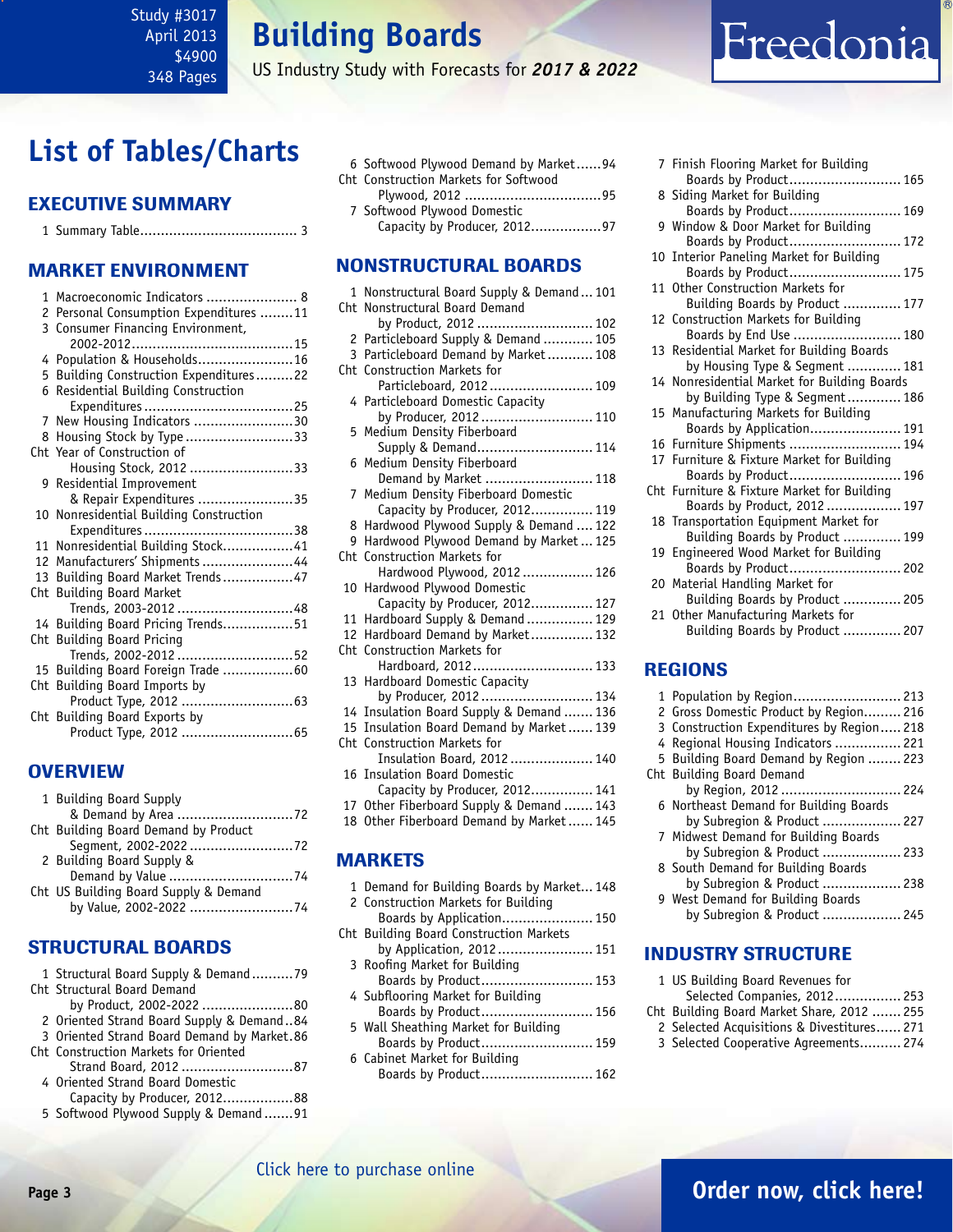## **Building Boards**

\$4900 348 Pages US Industry Study with Forecasts for *2017 & 2022*

# Freedonia

*Increased construction activity due to an expected US housing market rebound will spark gains in demand for building boards in flooring, roofing, and wall sheathing applications.* 

## **US demand to rise 7.0% annually through 2017**

<span id="page-3-0"></span>Study #3017 April 2013

Demand for building boards in the US is forecast to rise 7.0 percent annually through 2017 to 52.5 billion square feet, as measured on a 3/8 inch basis. Residential construction markets accounted for approximately half of total demand in 2012 (though that percentage is much higher historically), so increased construction activity due to an expected housing market rebound will spark gains. In particular, the housing market recovery will drive growth in demand for building boards in flooring, roofing, and wall sheathing applications. Rising residential improvement and repair activity will also contribute to demand, though to a lesser extent than gains in the new residential market.

## **Growth in construction market to outpace demand in manufacturing sector**

Building boards are used in roofing, flooring, wall sheathing, cabinets, siding, doors and windows, interior paneling, and various other construction applications. Through 2017, the most rapid growth in building board demand is expected in windows and doors, subflooring, and roofing applications. Demand in all three applications will be strong due to the recovery in housing. Building boards are also expected to gain market share from solid wood in these applications, due to their generally lower cost and comparable performance. **US Building Board Demand, 2017** (52.5 billion square feet - 3/8 inch basis) Structural Boards 60%



Building boards are also used in manufacturing applications, such as furniture and fixtures, transportation equipment, and engineered wood products. Growth in demand for building boards in manufacturing applications is not projected to be as strong as that in construction applications. Among manufacturing markets, furniture and fixtures and engineered wood products are expected to post the fastest gains in building board demand. In furniture and fixture applications, demand will benefit from a nearly five percent annual increase in wood furniture shipments through 2017. The expected housing market recovery will increase demand for engineered wood products, such as I-joists, and thus for building boards used in their manufacture.

## **Oriented strand board to outpace softwood plywood**

Softwood plywood and oriented strand board (OSB) account for the largest portion of board demand. Both products are structural boards, meaning they are approved for use in structural applications such as floor and wall sheathing. Through 2017, OSB is forecast to see much more rapid gains in demand than is softwood plywood. In 1992, OSB was certified by all model building codes in the US to perform as well as softwood plywood on a thickness-by-thickness basis. Since that time, OSB has gained share from softwood plywood in construction markets, as it offers the same performance at a lower price point.

Copyright 2013 The Freedonia Group, Inc.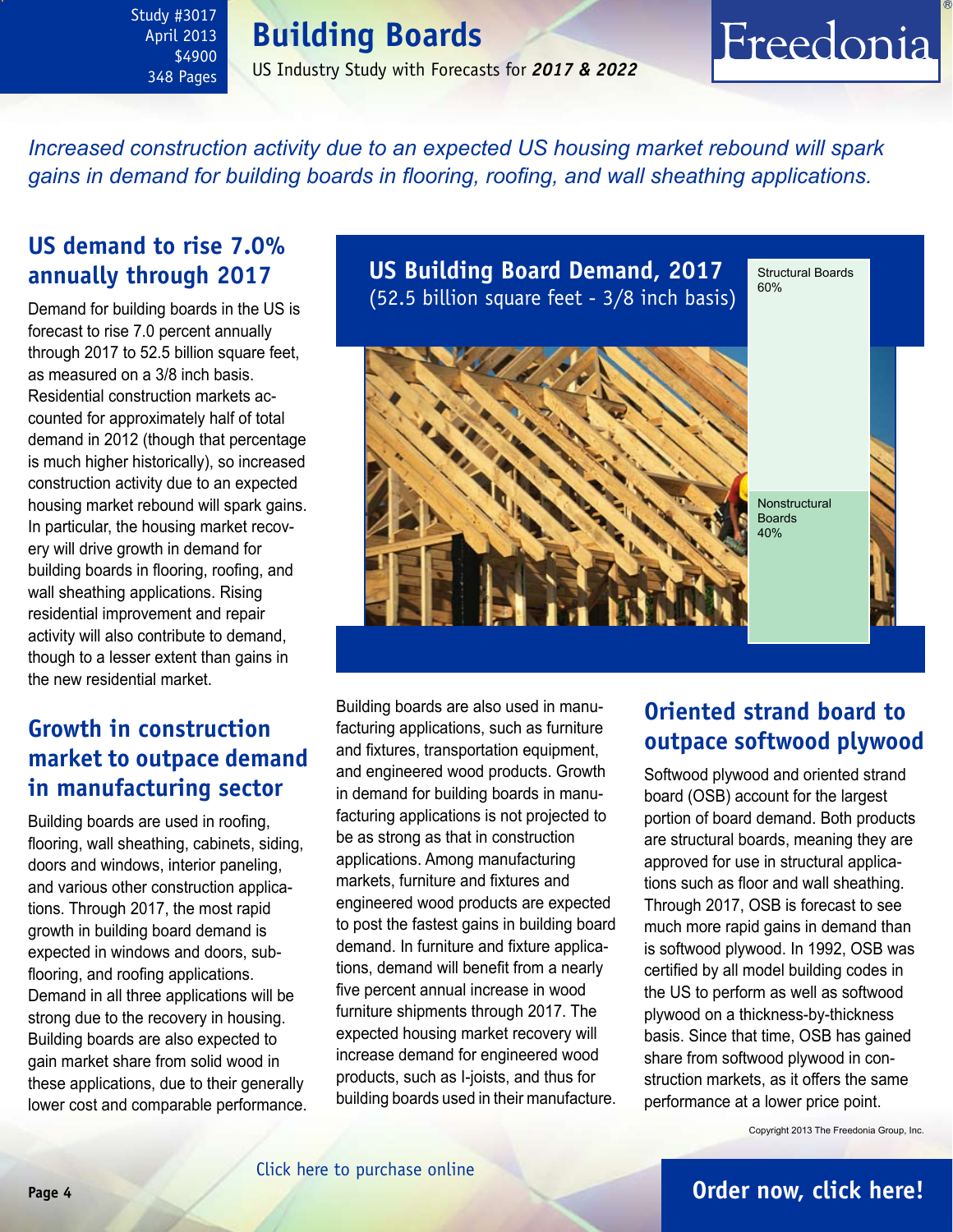## **Building Boards**

US Industry Study with Forecasts for *2017 & 2022*

## **Sample Text, Table & Chart**

<span id="page-4-0"></span>Study #3017 April 2013 \$4900 348 Pages

## **TABLE IV-3**

Freedonia

#### **ORIENTED STRAND BOARD DEMAND BY MARKET (million square feet - 3/8 inch basis)**

#### **markets**

#### **Manufacturing Markets**

Manufacturing markets for building boards include furn**iture and the Solution Roofing** fixtures, engineered wood products (including certain building used in the production of other building board products), tran equipment, material handling equipment, and various other r tured goods. This diverse range of applications results in wide in terms of product requirements and competitive technologi instance, building board use in the manufacture of furniture is dominated by MDF, particleboard, and plywood while the of engineered wood products primarily uses particleboard, O MDF. Softwood plywood is the dominant type of building board used in the solution of building in MDF. transportation and material handling equipment. In these app softwood plywood faces little competition from other boards, vies for market share with solid lumber and plastic materials.

Through 2017, demand for building boards in manufacturing appli-

cations is expected to rise  $\hat{3}$ .  $\hat{1}$  billion square feet, as measured on a  $3/8$  inch based based based based based based based based based based based based based based based based based based based based based based based based based based based based based based based based b declines of the  $2007-2012$ in construction application  $\overline{\mathbf{p}}$  from an expansion in US manufacturing activity  $T$   $\Gamma$   $\Gamma$   $\Gamma$  f certain engineered wood products that **use building board components** be supported by improved by  $\frac{1}{2}$  mance and finishing also be supported by improduct performance and  $\frac{1}{2}$ 



characteristics aimed at increasing use in manufacturing applications. This trend will be particularly noticeable in softwood plywood and OSB, as industry participants will attempt to lessen reliance on construction markets by developing products optimized for manufacturing applications. One example of this is Louisiana-Pacific's SUPERSTRUCT OSB panels designed to be used in furniture manufacture.

Building boards face strong competition from alternative in many of these markets. For example, plastics are eroding

Copyright 2013 The Freedonia Group, Inc.





## **Page 5 [Order now, click here!](#page-6-0)**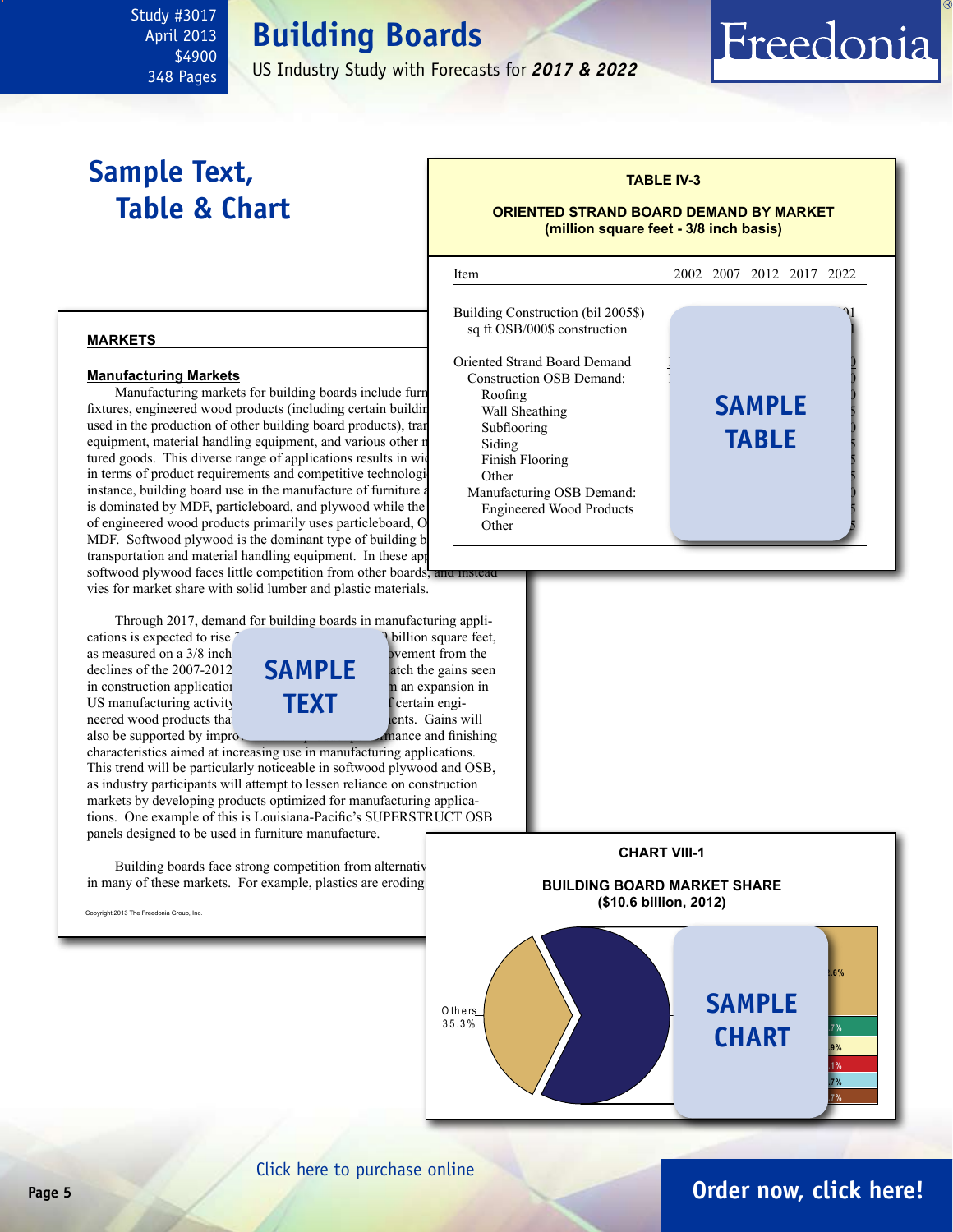## **Building Boards**

US Industry Study with Forecasts for *2017 & 2022*

## **Sample Profile, Table & Forecast**

<span id="page-5-0"></span>Study #3017 April 2013 \$4900 348 Pages

#### **COMPANY PROFILES**

**Hoover Treated Wood Products Incorporated** 154 Wire Road Thomson, GA 30824 706-595-1264 http://www.frt

Annual Sales: **\$100 SAMPL** Employment:

Key Products: **first reduction treat**ments for ply

Hoover Treated Wood Products is a leading full-line treating company of fire retardant and preservative treated wood. The privately held company is owned by Berggruen Holdings Limited and Hoover's management.

**profile**

The Company participates in the US building boards industry through the treating and distribution of plywood. Hoover treats pressure impregnated lumber and plywood products for fire resistance, preservation, and sound reduction. The Company maintains five wood treatment facilities in Winston, Oregon; Detroit, Michigan; Milford, Virginia; Pine Bluff, Arkansas; and Thomson, Georgia. Additionally, Hoover has a distribution network of sites throughout the US and Canada. The Company's treated wood products are marketed under such brand names as EXTERIOR FIRE-X, PYRO-GUARD, CCA, DURA-GUARD, COP-8, and PLYWALL.

Hoover's EXTERIOR FIRE-X plywood is specifically designated for exterior construction. The pressure impregnated, fire retardant plywood can be used in applications that are directly exposed to the

Copyright 2013 The Freedonia Group, Inc.

299



**TABLE VII-7**

Freedonia

"Demand for nonstructural boards in the US is forecast to rise 5.6 percent annually through 2017 to 21.0 billion square feet, as measured on a 3/8 inch basis. Demand will benefit from the increasing popularity of these products in cabinet markets, as well as by increased market penetration of engineered wood flooring, the manufacture of which increases demand for nonstructural boards. Advances will also stem from developments in manufacturing processes such as ..." --Section V, pg. 99

## **Page 6 [Order now, click here!](#page-6-0)**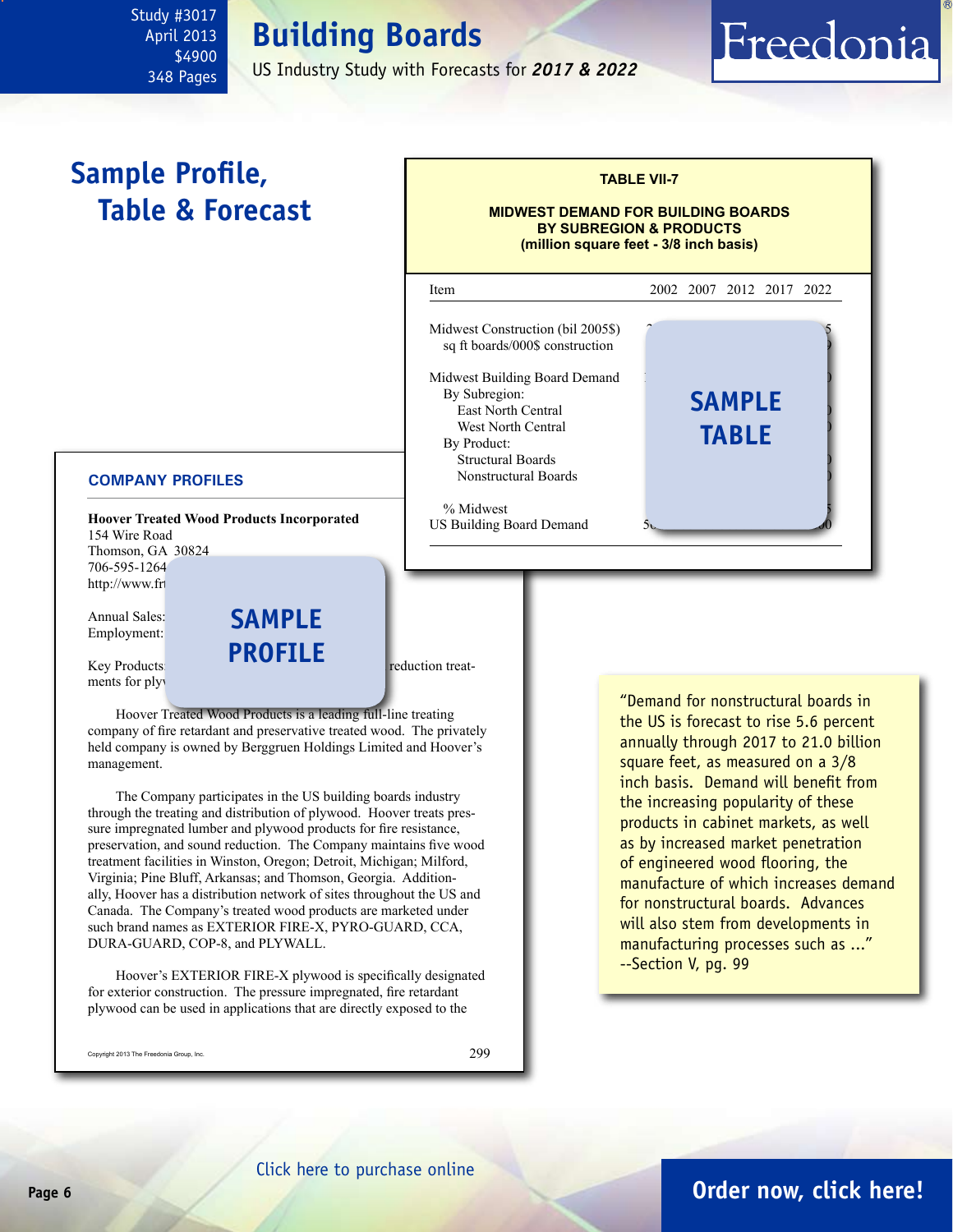## <span id="page-6-0"></span>**ORDER INFORMATION**

**Five Convenient Ways to Order**

INDUSTRY MARKET RESEARCH FOR BUSINESS LEADERS, STRATEGISTS, DECISION MAKERS

# Freedonia

**ONLINE: [www.freedoniagroup.com](http://www.freedoniagroup.com/DocumentDetails.aspx?Referrerid=FM-Bro&StudyID=3017)**

**MAIL: Print out and complete the order form and send to The Freedonia Group (see address at the bottom of this form)**

**PHONE: Call toll free, 800.927.5900 (US) or +1 440.684.9600**

**FAX: +1 440.646.0484 (US)**

**EMAIL: [info@freedoniagroup.com](mailto:info@freedoniagroup.com)**

#### **Free Handling & Shipping**

**There is NO charge for handling or UPS shipping in the US. Expect delivery in 3 to 5 business days. Outside the US, Freedonia provides free airmail service. Express delivery is available at cost.**

#### **Orders Outside of the US**

**Checks must be made payable in US funds, drawn against a US bank and mailed directly to The Freedonia Group. For wire transfers please contact our customer service department at info@ freedoniagroup.com. Credit cards accepted.**

#### **Credit Card Orders**

**For convenience, Freedonia accepts American Express, MasterCard or Visa. Credit card purchases must include account number, expiration date and authorized signature.**

#### **Save 15%**

**If you order three (3) different titles at the same time, you can receive a 15% discount. If your order is accompanied by a check or wire transfer, you may take a 5% cash discount (discounts do not apply to Corporate Use Licenses).**

#### **Corporate Use License**

**Now every decision maker in your organization can act on the key intelligence found in all Freedonia studies. For an additional \$2600, companies receive unlimited use of an electronic version (PDF) of the study. Place it on your intranet, e-mail it to coworkers around the world, or print it as many times as you like,** 

### [Click here to learn more about](http://www.freedoniagroup.com/pdf/FreedoniaCULBro.pdf)  [the Corporate Use License](http://www.freedoniagroup.com/pdf/FreedoniaCULBro.pdf)

| <b>ORDER FORM</b><br>IF WEB. 3017                                                                                                                                                                                              |                                       |
|--------------------------------------------------------------------------------------------------------------------------------------------------------------------------------------------------------------------------------|---------------------------------------|
|                                                                                                                                                                                                                                |                                       |
|                                                                                                                                                                                                                                |                                       |
|                                                                                                                                                                                                                                |                                       |
| $+$ \$2600<br>Corporate Use License (add to study price) *                                                                                                                                                                     |                                       |
| Additional Print Copies @ \$600 each *                                                                                                                                                                                         |                                       |
| Total (including selected option) \$____________                                                                                                                                                                               |                                       |
| □ Enclosed is my check (5% discount) drawn on a US bank and payable to<br>The Freedonia Group, Inc., in US funds (Ohio residents add 7.75% sales tax)                                                                          | Street $\frac{1}{(No PO Box please)}$ |
|                                                                                                                                                                                                                                |                                       |
| □ Bill my company □ American Express □ MasterCard □ Visa                                                                                                                                                                       |                                       |
| <b>MM</b><br>YY                                                                                                                                                                                                                |                                       |
|                                                                                                                                                                                                                                |                                       |
| Credit Card #<br><b>Expiration Date</b>                                                                                                                                                                                        |                                       |
|                                                                                                                                                                                                                                |                                       |
| Signature experience and the state of the state of the state of the state of the state of the state of the state of the state of the state of the state of the state of the state of the state of the state of the state of th |                                       |
|                                                                                                                                                                                                                                |                                       |

**\* Please check appropriate option and sign below to order an electronic version of the study.**

#### **Corporate Use License Agreement**

**The above captioned study may be stored on the company's intranet or shared directory, available to company employees. Copies of the study may be made, but the undersigned represents that distribution of the study will be limited to employees of the company.**

#### **Individual Use License Agreement**

**The undersigned hereby represents that the above captioned study will be used by only \_\_\_ individual(s) who are employees of the company and that the study will not be loaded on a network for multiple users. In the event that usage of the study changes, the Company will promptly notify Freedonia of such change and will pay to Freedonia the appropriate fee based on Freedonia's standard fee schedule then in effect. Note: Entire company corporate use license, add \$2600; one additional user, add \$600; two additional users, add \$1200; three additional users, add \$1800.**

**Signature Signature**

**The Freedonia Group, Inc. 767 Beta Drive • Cleveland, OH • 44143-2326 • USA • [Web site: www.freedoniagroup.com](http://www.freedoniagroup.com/Home.aspx?ReferrerId=FM-Bro) Tel US: 800.927.5900 or +1 440.684.9600 • Fax: +1 440.646.0484 • [e-mail: info@freedoniagroup.com](mailto:info@freedoniagroup.com)**